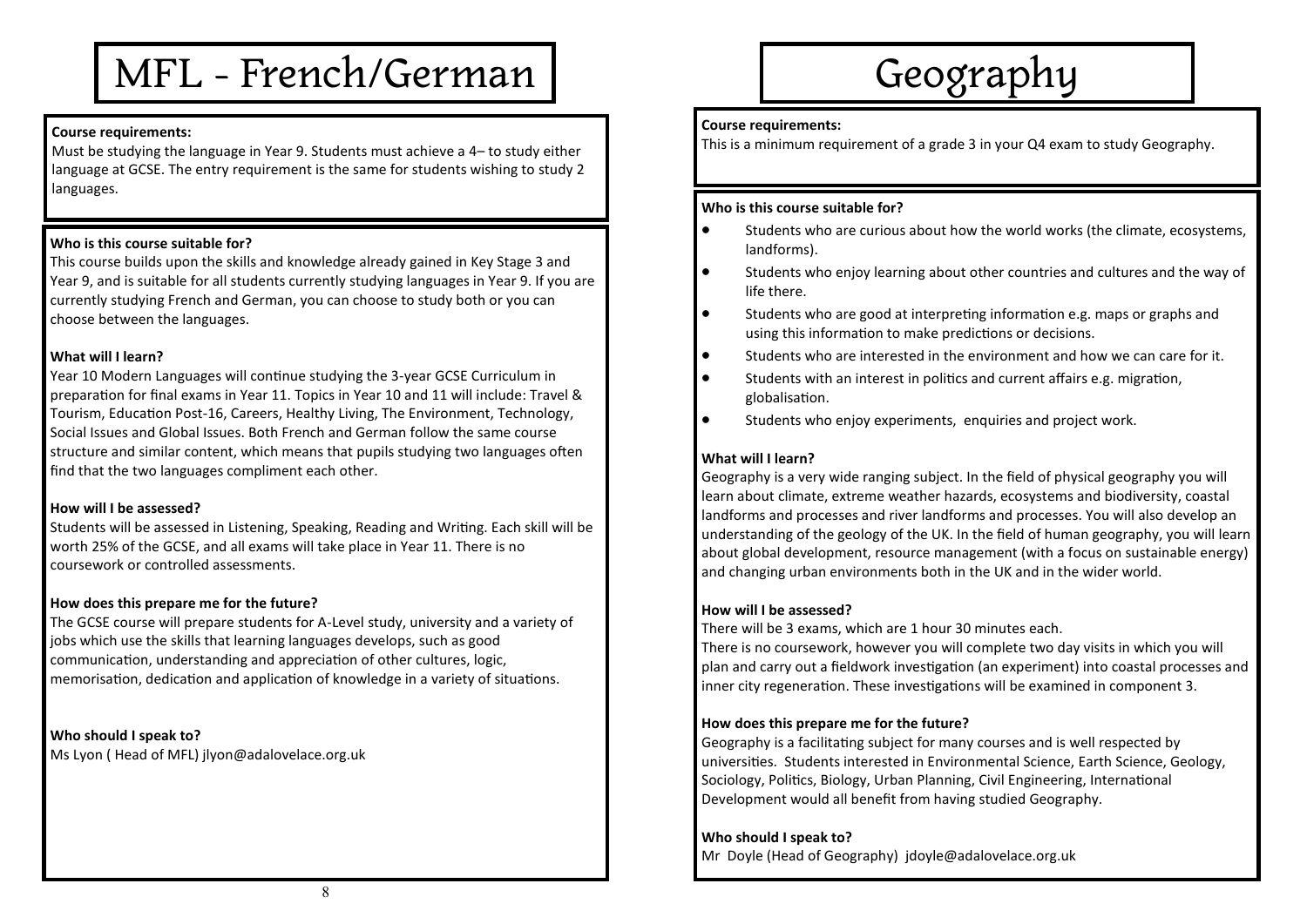# History

# **Course requirements:**

This is a minimum requirement of a grade 3 in your Q4 exam to study History.

# **Who is this course suitable for?**

History is best suited to students who:

- Are intrigued by the past and want to discover how the world evolved
- Ask questions, look beyond headlines and express informed opinions.
- Enjoy researching and locating and sifting through evidence to find out what is useful and reliable.
- Are literary minded and enjoy reading around their subject
- Able to present your ideas to the class and in debates and discussions.

# **What will I learn?**

History is broken down into 4 units (you will study the first of these units in year 9):

- Conflict and Tension between East and West, 1945-72—a study of the Cold War and the tension that existed between the USA & USSR.
- Britain: Health and the people, c.1100—present day—a study of how medicine has changed since the Medieval period to modern day.
- Elizabeth I: 1568—1603—a study of the reign of Queen Elizabeth I, daughter of Henry VIII.
- America: Opportunity and Inequality, 1920-72—a study of how key events in the 20th century affected the lives of American people with a particular focus on the Civil Rights Movement.

# **How will I be assessed?**

You will sit two exams at the end of year 11, two units are assessed in each paper.

# **How does this prepare me for the future?**

There are so many careers out there that require the skills that a study of history can bring: law, medicine, business, finance, accountancy, tourism, town planning, politics, journalism and research to name but a few. History also teaches you skills of analysis and evaluation which are key to many careers.

# **Who should I speak to?**

Miss Bryant (Head of Humanities) mbryant@adalovelace.org.uk

# Music

### **Course requirements:**

Students should have studied Music in year 9 and be on track. In addition, students who have played an instrument or sung for a minimum of three years should aim to have achieved ABRSM Grade 1 on their chosen instrument/voice. Students who do not meet these requirements are still able to make an application directly to the Head of Music.

# **Who is this course suitable for?**

This course is suitable for students who wish to explore their creativity and love of the subject through performing, composing and by developing listening skills. Students will learn about music from a range of genres and from different historical contexts. Students will need to commit to practising their instrument/singing daily as well as getting involved in the school ensembles. Getting involved in the wider learning opportunities that the music department offers is also highly recommended.

# **What will I learn?**

The GCSE Music course requires students to become well-rounded musicians. This course offers students the opportunity to be self-expressive and communicative, to develop their confidence and to develop problem-solving and analytical skills. In addition, students will broaden their understanding of the world by learning about music from different historical, geographical and cultural contexts.

# **How will I be assessed?**

There are three strands in which you will be assessed: performance, composing and listening. For performance, you will have to complete a solo and ensemble performance of a minimum of 4 minutes in total. For composition, you will compose one work to a brief and one free composition, both of which will be 3 minutes in total. The listening paper will be assessed in one exam at the end of the course.

# **How does this prepare me for the future?**

Creative industries provide 1.7m jobs each year in the UK. Further education in music can open many doors into the industry, including careers in sound production, song-writing, composing music for film and TV, teaching, music therapy and performance (musicals, orchestras, bands etc.).

Successful students will practice discipline, perseverance, independent-thinking, problem-solving and creativity and be highly organised in order to meet the demands of the course. These are attributes that are sought by many employers and will stand students in good stead for their adult lives after school.

# **Who should I speak to?**

Ms McGonigal (Trust lead for Music) fmcgonigal@adalovelace.org.uk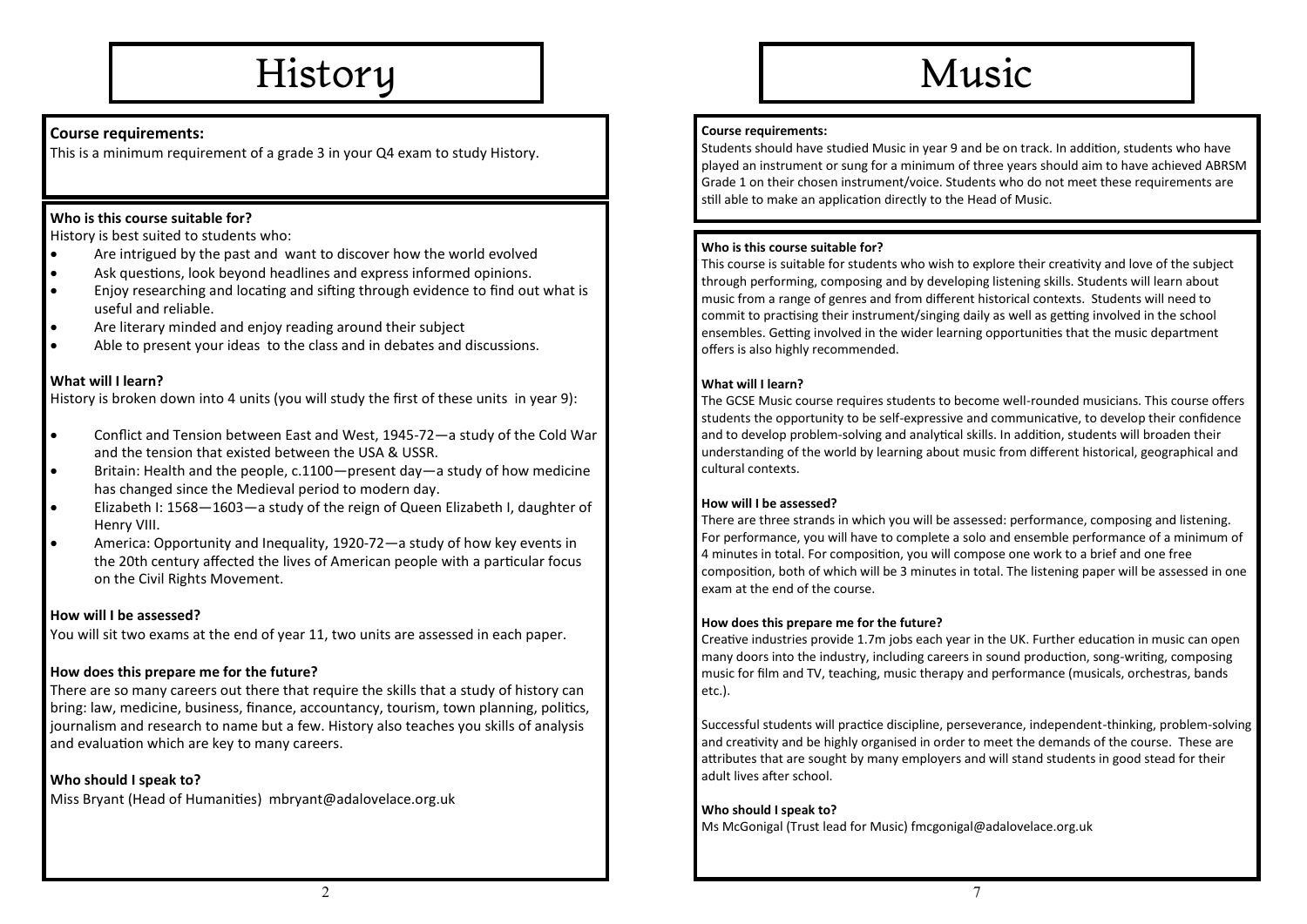

# **Course requirements:**

Students should have ideally studied Graphics in Year 9, however, if they haven't and wish to take Graphics for GCSE, they must produce a few pieces of digital work showcasing their talents and suitability to show to the Head of Art/Graphics. Students should have a passion to be creative, enjoy improving their Graphics skills, be dedicated to completing work and be willing to step outside their comfort zone.

# **Who is this course suitable for?**

This course is suitable for students who wish to build their digital creative skills. Pupils will be learning to work to a client brief and build confidence in using digital technologies. Graphics can take time and therefore students need to be willing to put in the time and effort. This subject requires a minimum of 1.5 hours a week of prep.

# **What will I learn?**

Pupils will learn in greater depth digital software such as Photoshop, Illustrator, After Effects and InDesign. They will also learn about key design principles and how to apply them when creating their work. They will look at historic and contemporary designers in relation to the world of work within the Graphics spectrum. Year 10 starts with a series of workshops to great build pupils' skills. The main coursework and exam units are then more open for pupils to use their own artistic choices, ideas and materials. Pupils will also have the opportunity to put on exhibitions of their work.

# **How will I be assessed?**

You will produce 2 coursework projects and 1 exam project over the 2 years. Each project is assessed on 4 objectives: Analysis, Experimentation, Drawing and Final Outcomes, each with equal weighting. The coursework projects make up 60% of the GCSE and the exam unit makes up 40% of the GCSE.

# **How does this prepare me for the future?**

Pupils studying Graphics may go onto further study in areas such as Graphic Design, Game Design, Editorial Design, Branding, Web Design, etc… By working on projects that combine a number of varied steps students learn to be thorough and to think and plan effectively. Successful students will also learn patience and perseverance. Multistage projects, deadlines which cover several weeks of work at a time, and open ended outcomes all encourage students to act independently and take responsibility for their own progress – functional skills that are critical to a successful adult life.

# **Who should I speak to?**

Miss Sullivan (Head of Art/Graphics) ksullivan@adalovelace.org.uk

# Art

#### **Course requirements:**

Students should ideally have studied Art in Year 9, however, if they haven't and wish to take Art for GCSE, they must produce a few pieces of work before the end of the Summer Term to showcase their ability to the Head of Art. Students should have a passion to be creative, enjoy improving their art skills, be dedicated to completing work and be willing to step outside their comfort zone.

#### **Who is this course suitable for?**

This course is suitable for students who wish to build creative skills through learning and doing and by developing imaginative and intuitive ways of working. Students will develop knowledge and understanding of Art and materials in historical and contemporary contexts. Art can take time and therefore students need to be willing to put in the time and effort. This subject requires a minimum of 1.5 hours a week of prep.

### **What will I learn?**

Pupils will work in a broad range of materials and refine their skills. Art helps students become versatile thinkers – creative yet analytical, organised yet able to take imaginative leaps. As well as learning about the application of media, such as Acrylic painting, perspective drawing and print making, students will also be taught Art History as written analysis plays a significant role at GCSE level. Year 10 starts with a series of workshops to build great pupils' skills. The main coursework and exam units are then more open for pupils to use their own artist choices, ideas and materials. Pupils will also have the opportunity to put on exhibitions of their work.

#### **How will I be assessed?**

You will produce 2 coursework projects and 1 exam project over the 2 years. Each project is assessed on 4 objectives: Analysis, Experimentation, Drawing and Final Outcomes, each with equal weighting. The coursework projects make up 60% of the GCSE and the exam unit makes up 40% of the GCSE.

#### **How does this prepare me for the future?**

Pupils studying Art may go onto further study in areas such as Architecture, Fashion Design, Fine Art, etc… Many employers want to recruit people who are lateral thinkers and creative problemsolvers - natural qualities of artists and designers. By working on projects that combine a number of varied steps students learn to be thorough and to think and plan effectively. Successful students will also learn patience and perseverance. Multi-stage projects, deadlines which cover several weeks of work at a time, and open ended outcomes all encourage students to act independently and take responsibility for their own progress – functional skills that are critical to a successful adult life.

#### **Who should I speak to?**

Miss Sullivan (Head of Art) ksullivan@adalovelace.org.uk